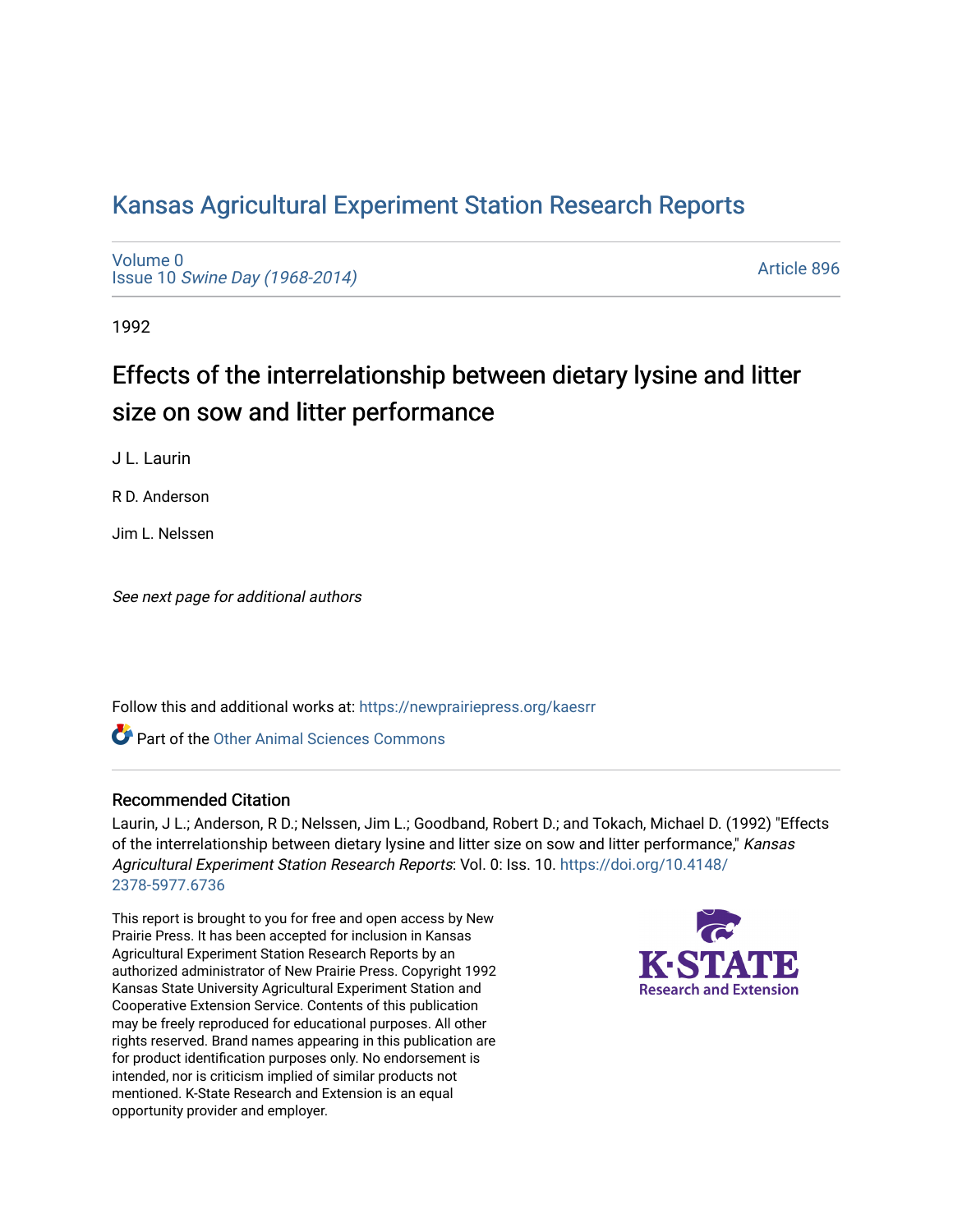## Effects of the interrelationship between dietary lysine and litter size on sow and litter performance

## **Abstract**

One hundred and forty-three lactating primiparous sows were used in a study to determine the influence of four different litter sizes on the dietary lysine requirement as measured by sow and litter performance. At farrowing, sows were randomly assigned to one of three corn soybean meal diets (.67, .94, or 1.22 % lysine) and one of four litter sizes (8, 9, 10, or 11 pigs). Sows were fed 7.7, 9.9, and 12.1 IbId of their respective diet for the first, second, and third week of lactation. This provided an average daily lysine intake of 30.1, 42.2, or 54.8 gld throughout the 21-day lactation period. Ratio of other amino acids relative to lysine were kept constant to ensure that lysine was first limiting, and all diets contained 5% soybean oil to increase the energy density. Sows were fed twice daily, and feed disappearance was recorded each day. Litters were adjusted to their treatment size within 72 h after farrowing. If a pig died during the lactation period, a pig of similar age and weight was used as a replacement. Sows and litters were weighed weekly, and average backfat was measured at farrowing and weaning (d 21). There were no interactions between litter size and lysine intake for litter weight gain. Utter weight gain was increased by increasing litter size. Increasing dietary lysine tended to improve litter weight gain. A dietary lysine x litter size interaction was observed for sow weight loss. Sow weight loss was increased as litter size increased. However, increased dietary lysine reduced sow weight loss. Sow backfat loss was not affected by litter size or dietary lysine. In conclusion, it appears that sows require approximately 42.5 gld lysine to maximize 21-d litter weight gain. Surprisingly, litter size did not influence the sows lysine requirement. Increasing litter size increased sow weight loss, but this response was minimized by increasing dietary lysine.; Swine Day, Manhattan, KS, November 19, 1992

#### Keywords

Swine day, 1992; Kansas Agricultural Experiment Station contribution; no. 93-142-S; Report of progress (Kansas State University. Agricultural Experiment Station and Cooperative Extension Service); 667; Swine; Sows; Lysine; Reproductive performance; Litter size

#### Creative Commons License



This work is licensed under a [Creative Commons Attribution 4.0 License](https://creativecommons.org/licenses/by/4.0/).

#### Authors

J L. Laurin, R D. Anderson, Jim L. Nelssen, Robert D. Goodband, and Michael D. Tokach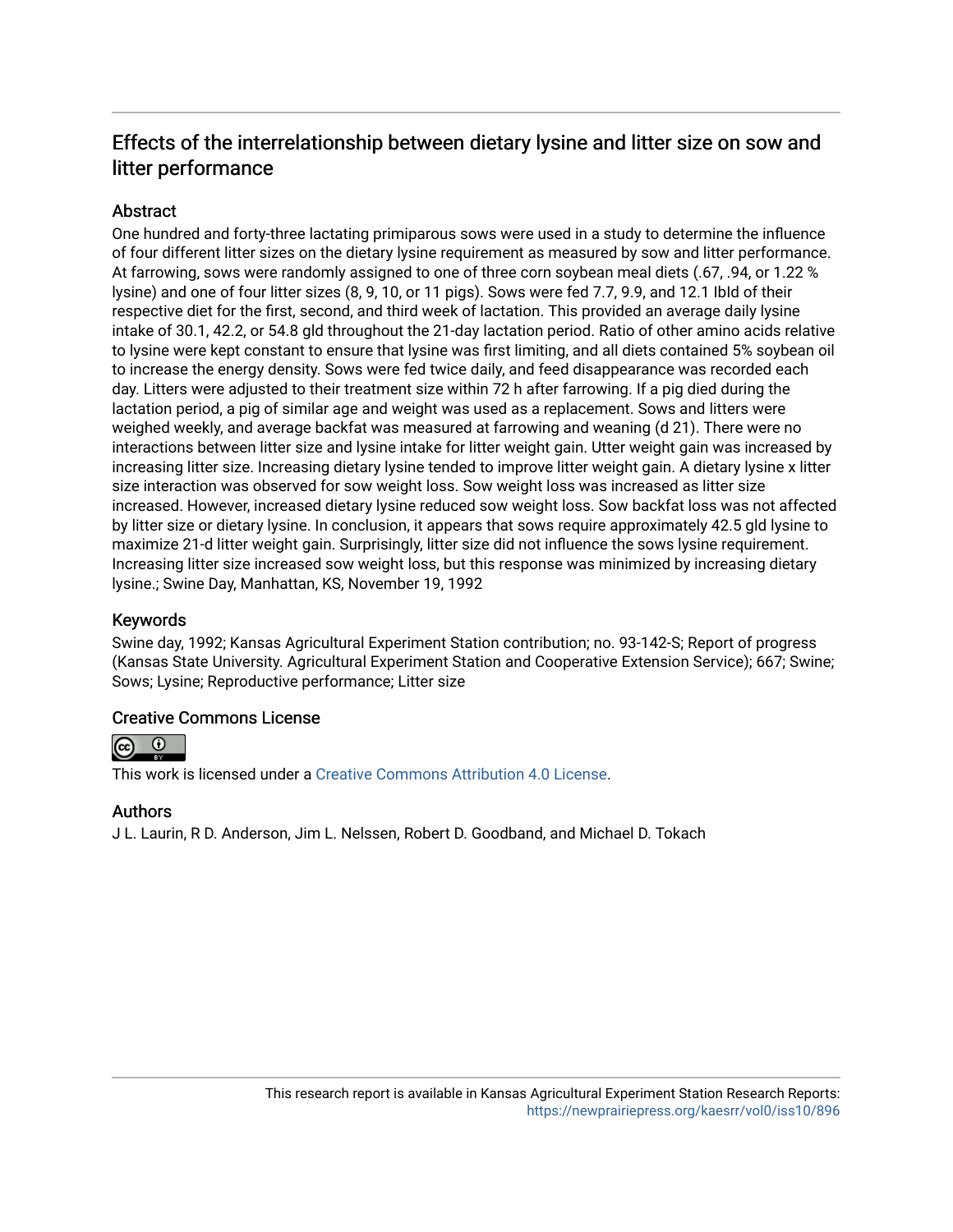### EFFECTS OF THE INTERRELATIONSHIP BETWEEN DIETARY LYSINE AND LITTER SIZE ON SOW AND LITTER PERFORMANCE<sup>1</sup>



J. L. Laurin, J. L. Nelssen, R. D. Goodband, M. D. Tokach, and R. D. Anderson

#### **Summary**

One hundred and forty-three lactating primiparous sows were used in a study to determine the influence of four different litter sizes on the dietary lysine requirement as measured by sow and litter performance. At farrowing, sows were randomly assigned to one of three corn-soybean meal diets (.67, .94, or  $1.22 \times$  lysine) and one of four litter sizes  $(8, 9, 10, or 11$  pigs). Sows were fed 7.7, 9.9, and 12.1 lb/d of their respective diet for the first, second, and third week of lactation. This provided an average daily lysine intake of 30.1, 42.2, or 54.8  $g/d$ throughout the 21-day lactation period. Ratio of other amino acids relative to lysine were kept constant to ensure that lysine was first limiting, and all diets contained 5% soybean oil to increase the energy density. Sows were fed twice daily, and feed disappearance was recorded each day. Litters were adjusted to their treatment size within 72 h after farrowing. If a pig died during the lactation period, a pig of similar age and weight was used as a replacement. Sows and litters were weighed weekly, and average backfat was measured at farrowing and weaning (d 21). There were no interactions between litter size and lysine intake for litter weight gain. Litter weight gain was increased by increasing litter size. Increasing dietary lysine tended to improve litter weight gain. A dietary lysine  $\times$  litter size interaction was observed for sow weight loss. Sow weight loss was increased as litter size increased. However, increased dietary lysine reduced sow weight loss. Sow backfat loss was not affected by litter size or dietary lysine. In conclusion, it appears that sows require approximately 42.5  $g/d$  lysine to maximize 21-d litter weight gain. Surprisingly, litter size did not influence the sows lysine requirement. Increasing litter size increased sow weight loss, but this response was minimized by increasing dietary lysine.

(Key Words: Sows, Lysine, Reproductive Performance, Litter Size.)

#### **Introduction**

In recent years, there has been tremendous interest in the feeding strategies used for high producing sows. Development and identification of genetically superior white line sows for the breeding herd are primarily responsible for the renewed interest in nutritional requirements. Although the average swine producer in the U.S. weans only eight pigs per litter, several studies have shown excellent responses to increased dietary lysine from sows nursing litters with more than nine pigs. Therefore, the objective of this study was to take into account a wide range of litter sizes  $(8, 9, 10, or 11$  pigs) and also a wide range of daily lysine intakes. This information will be used to construct a statistical model that would be used to predict lysine requirements based on week of lactation and number of pigs nursed by the sow. This requirement would meet two major criteria: 1) to maximize sow productivity in terms of milk production and litter weight gain and 2)

<sup>&</sup>lt;sup>1</sup>The authors would like to thank Nutri-Quest, Inc. and BioKyowa for partial funding of this study and supplying amino acids.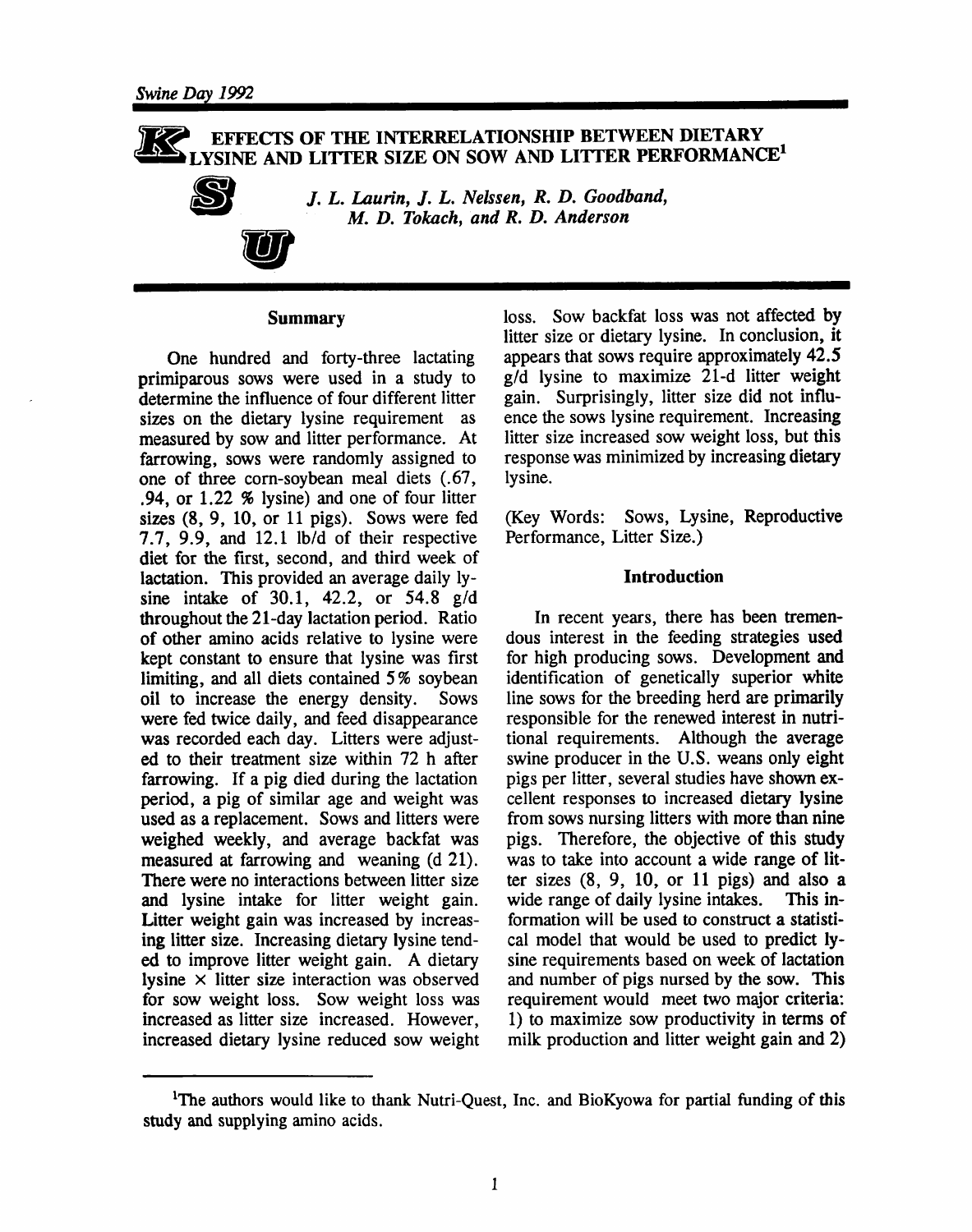to minimize sow weight loss and reduce nonproductive sow days.

#### **Procedures**

At farrowing, sows were randomly assigned to one of three experimental diets  $(.67, .94,$  or  $1.22\%$  lysine; Table 1) and one of four litter sizes  $(8, 9, 10, or 11 \text{ pigs})$ . The corn-sovbean meal ratio in the diets was adjusted to achieve the desired level of dietary lysine. Ratios of other amino acids relative to lysine were kept constant to ensure that lysine was first limiting (Table 2), and all diets contained 5% soybean oil to increase the energy density. All diets were pelleted through a  $3/16 \times 2$  in. die to help maximize feed intake. Litters were adjusted to their treatment size within 72 h after farrowing. If a pig died during the lactation period, a pig of similar age and weight was used as a replacement. During the first week of lactation, sows were fed 7.7 lb/d of each diet. This provided sows with  $23.4$ ,  $32.8$ , or  $42.6$ g/d lysine. During the second week of lactation, feed was increased to 9.9 lb/d, providing  $30.1$ ,  $42.2$ , or  $54.8$  g/d lysine. Finally, during the third week of lactation feed intake was increased to 12 lb/d providing 36.8, 51.6, and 67.0 g/d lysine. Thus, the average daily lysine intakes throughout the 21 d lactation period were  $30.1$ ,  $42.2$ , and 54.8 g/d lysine. Feed disappearance was measured daily and individual sow feed consumption was used in the statistical modeling of daily lysine intake to litter weight gain. Sows and litters were weighed on d 1, 7, 14, and at weaning. Average backfat was measured on d 1 and at weaning.

#### **Results and Discussion**

Increasing litter size resulted in increased litter weight on d 7 and 14 and at weaning  $(P<.01)$ . Increasing dietary lysine resulted

in increased litter weight gain and d 21 litter weight  $(P<.10)$ . Surprisingly, no dietary lysine  $\times$  litter size interaction was observed for litter weight gain. This indicates that, regardless of litter size, sows require approximately 42 to 46 g/d dietary lysine to maximize litter weaning weight. A dietary lysine  $\times$  litter size interaction (P<.06) was observed for sow weight loss. Sow weight loss was increased as litter size increased  $(P<.08)$ . However, increased dietary lysine reduced sow weight loss  $(P < .01)$ . Sow backfat loss was not affected by litter size or dietary lysine.

One possible explanation for the response observed between dietary lysine and litter size is the influence of amino acids contributed by sows' tissue catabolism. For example, litter weight gain increased linearly for sows nursing 8 or 9 pigs, whereas sow weight loss was not affected. However, for sows nursing 11 pigs, sow weight loss increased dramatically when sows were not allowed to consume sufficient lysine. Thus, sows in this study may have buffered increased milk production (litter weight gain) by depleting body tissue stores.

The information gathered in this study is currently being used to construct a statistical model that will predict the weekly lysine requirements of lactating sows based upon litter size. Preliminary regression analysis using lysing intake and litter size to predict litter weight gain and sow weight loss is presented in Figures 1 and 2, respectively. In conclusion, these data suggest that sows require at least 42 g/d lysine regardless of litter size to maximize litter weight gain. Improved litter weight gain and reduced sow weight loss increase sow productivity during lactation and should help reduce the nonproductive sow days associated with returning to estrus.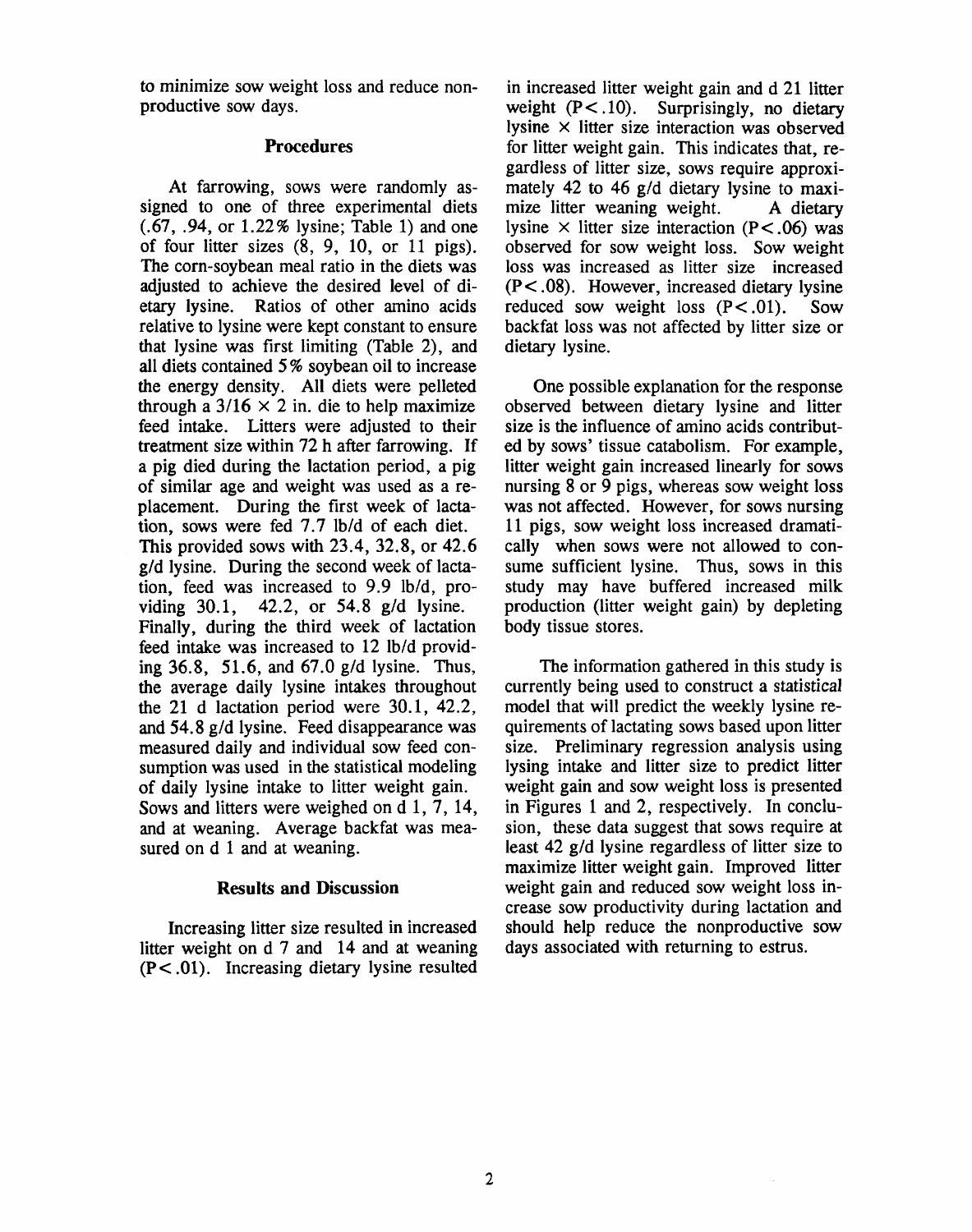|                                          | Lysine intake g/d |        |        |  |  |
|------------------------------------------|-------------------|--------|--------|--|--|
| Ingredient, %                            | 30.1              | 42.2   | 54.8   |  |  |
| Corn                                     | 75.48             | 66.20  | 56.42  |  |  |
| Soybean meal (48.5 % CP)                 | 15.17             | 24.69  | 34.23  |  |  |
| Soybean oil                              | 5.00              | 5.00   | 5.00   |  |  |
| Monocalcium phosphate $(21\% \text{ P})$ | 2.33              | 2.16   | 2.00   |  |  |
| Limestone                                | .97               | .90    | .93    |  |  |
| Salt                                     | .50               | .50    | .50    |  |  |
| Vitamin premix                           | .36               | .36    | .36    |  |  |
| Trace mineral premix                     | .18               | .18    | .18    |  |  |
| Amino acid mix                           | .01               | .02    | .44    |  |  |
| Total                                    | 100.00            | 100.00 | 100.00 |  |  |
| Calculated analysis                      |                   |        |        |  |  |
| CP, %                                    | 13.93             | 17.73  | 21.61  |  |  |
| Lysine, %                                | .67               | .94    | 1.22   |  |  |
| Ca, %                                    | .90               | .90    | .90    |  |  |
| P, %                                     | .80               | .80    | .80    |  |  |
| Metabolizable energy, Mcal/lb            | 1,568             | 1,565  | 1,565  |  |  |

## Table 1. Composition of Experimental Diets

| Amino acid |                    | Lysine intake g/d |      |      |  |  |  |
|------------|--------------------|-------------------|------|------|--|--|--|
|            | Ratio <sup>a</sup> | 30.1              | 42.2 | 54.8 |  |  |  |
| Lysine     | 100                | .67               | .94  | 1.22 |  |  |  |
| Arginine   | 131                | .88               | 1.24 | 1.54 |  |  |  |
| Histidine  | 58                 | .39               | .47  | .56  |  |  |  |
| Isoleucine | 88                 | .59               | .76  | .93  |  |  |  |
| Leucine    | 216                | 1.45              | 1.68 | 1.68 |  |  |  |
| Met & Cys  | 77                 | .52               | .62  | .81  |  |  |  |
| Phe & Tyr  | 185                | 1.24              | 1.54 | 1.83 |  |  |  |
| Threonine  | 79                 | .53               | .74  | .96  |  |  |  |
| Tryptophan | 22                 | .15               | .21  | .27  |  |  |  |
| Valine     | 110                | .74               | 1.04 | 1.34 |  |  |  |

## Table 2. Calculated Amino Acid Levels in Experimental Diets, %

<sup>a</sup>Amino acids at 110 % of 1988 NRC recommended levels relative to lysine.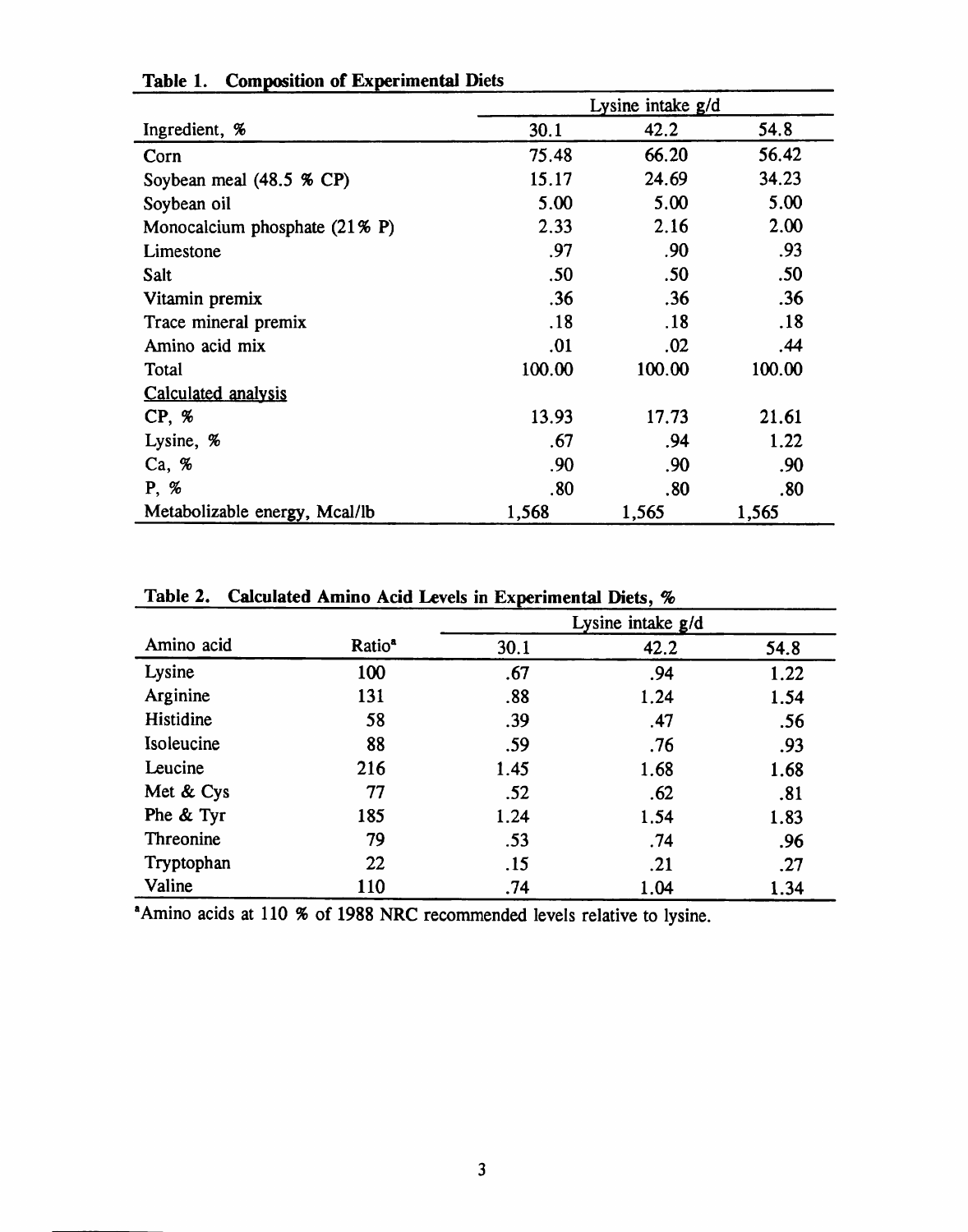|                           | Lysine intake g/d |       |       |        |        |       |       |        |        |        |        |        |
|---------------------------|-------------------|-------|-------|--------|--------|-------|-------|--------|--------|--------|--------|--------|
|                           | 30.1              |       |       |        | 42.2   |       |       | 54.8   |        |        |        |        |
| Item                      | 8                 | 9     | 10    | 11     | 8      | 9     | 10    | 11     | 8      | 9      | 10     | 11     |
| No. sows<br>Litter weight | 12                | 12    | 10    | 12     | 11     | 13    | 14    | 12     | 12     | 10     | 12     | 12     |
| D 0 <sup>a</sup>          | 25.7              | 26.8  | 28.6  | 33.0   | 24.5   | 28.8  | 29.7  | 31.6   | 23.6   | 26.0   | 31.8   | 32.3   |
| $D^7$                     | 48.6              | 53.0  | 50.3  | 58.4   | 47.8   | 53.8  | 57.3  | 58.8   | 47.9   | 50.0   | 57.2   | 60.5   |
| $D$ 14 <sup>a</sup>       | 79.7              | 87.1  | 80.0  | 96.8   | 81.0   | 90.3  | 96.7  | 99.4   | 79.7   | 83.8   | 92.0   | 123.9  |
| Weaning <sup>ab</sup>     | 100.5             | 107.3 | 102.7 | 121.7  | 105.6  | 114.5 | 115.4 | 125.5  | 100.4  | 110.6  | 116.6  | 121.6  |
| Litter gain <sup>ab</sup> | 74.7              | 80.4  | 74.0  | 88.6   | 81.0   | 85.6  | 85.6  | 93.9   | 76.7   | 84.6   | 84.8   | 89.3   |
| Lactation                 |                   |       |       |        |        |       |       |        |        |        |        |        |
| Length, d                 | 20                | 19    | 21    | 20     | 21     | 20    | 19    | 20     | 20     | 20     | 19     |        |
| Sow performance           |                   |       |       |        |        |       |       |        |        |        |        |        |
| Weight loss, lbabc        | 14.7              | 21.6  | 15.8  | 45.8   | 10.1   | 17.1  | 19.2  | 23.1   | 8.3    | 24.8   | 16.2   | 20.5   |
| Backfat change, mm        | $-1.5$            | 0.2   | 0.1   | $-4.8$ | $-3.3$ | 2.1   | 0.3   | $-2.7$ | $-1.6$ | $-2.7$ | $-0.2$ | $-2.0$ |

The Effect of Dietary Lysine and Litter Size (8 - 11 Pigs) on Sow and Litter Performance Table 3.

<sup>a</sup>Linear litter size effect (P<.01).<br>
<sup>b</sup>Linear dietary lysine effect (P<.10).<br>
<sup>c</sup>Dietary lysine × litter size effect (P<.06).